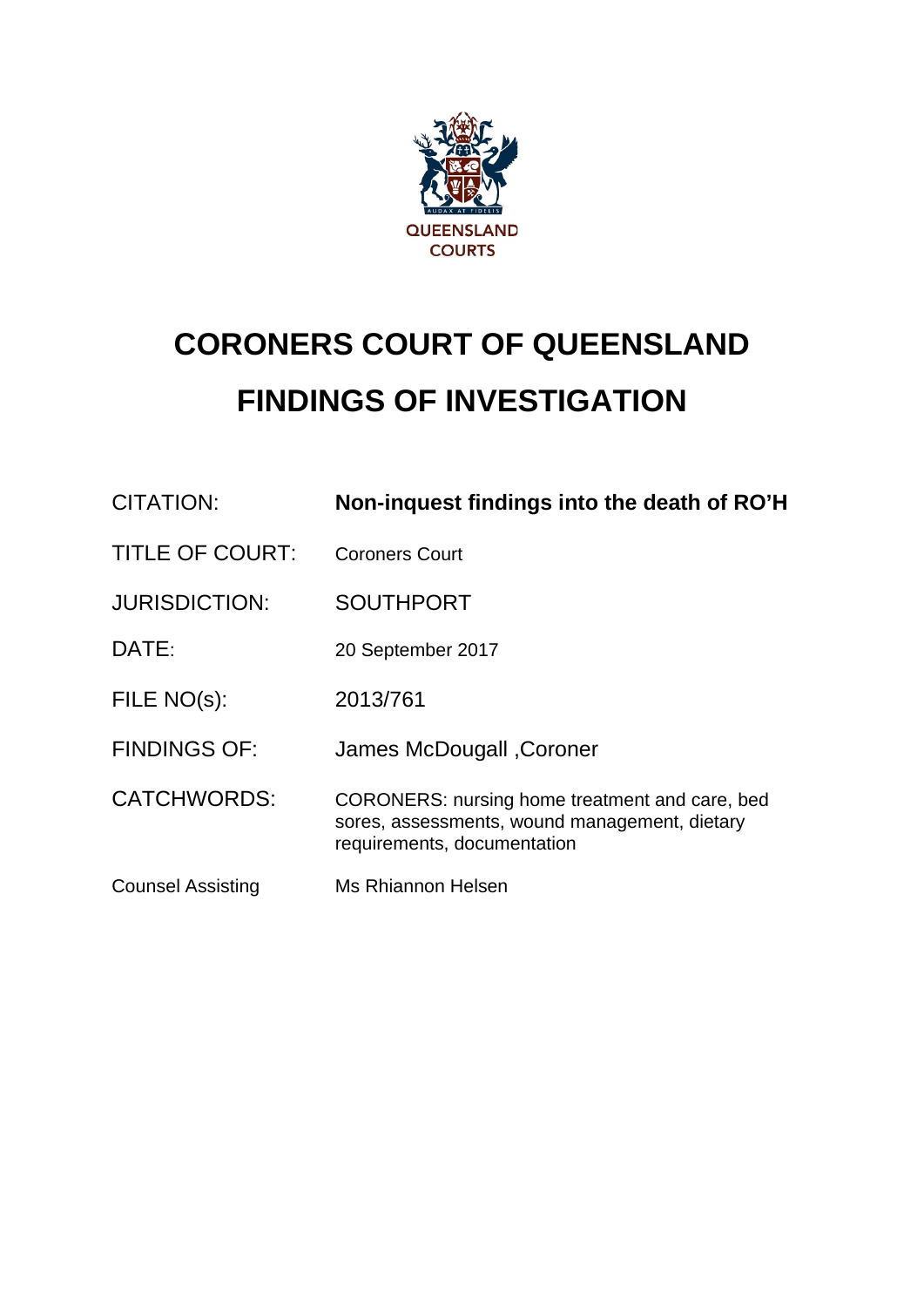#### **Background**

Mr RO'H was 69 years of age at the time of his death. He had a significant medical history, having suffered from prostate cancer, hypertension and Parkinson's disease for a number of years. He resided in a Nursing Home, a high care facility, where he required assistance with all daily living tasks, and was unable to mobilise independently.

On 23 February 2013, Mr RO'H was transferred to the Logan Hospital via ambulance with a history of suffering from bed sores for a month. It was reported that whilst the bed sores were initially improving after two courses of antibiotics and wound dressing treatments, they had then started to worsen over the previous two week period. The day prior to Mr RO'H being transported to Hospital, it was noticed by nursing staff that pus was present in his hip wound, and he had a fever. He was assessed by a General Practitioner, who recommended that he be taken to Hospital. As contact was unable to be made with Mr RO'H's next of kin, he was not transferred to hospital until the following day.

Upon admission to Hospital, it was noted that Mr RO'H was unresponsive, hypotensive and febrile. He also had numerous pressure sores, at various stages (four being the deepest), which included:

- Right buttock (stage 4);
- Right buttock (stage 2)
- Right calcaneum (stage 4)
- Left calcaneum (stage 2)
- Left shoulder (stage 1)

He was admitted with suspected septic shock. After consultation with Mr RO'H's next of kin, an acute resuscitation plan was initiated, which indicated that he was not for intubation, invasive ventilation, defibrillation or admission to intensive care.

Mr RO'H was commenced on intravenous antibiotics and admitted for further assessment of his wound care needs. His other medical issues identified at this time included, acute kidney injury, suspected urinary tract infection and hypernatremia.

Unfortunately, despite therapy, Mr RO'H's condition did not improve. He continued to have a low grade fever, low blood pressure, and an increased white blood cell count and respiratory rate, which were all symptoms thought to be consistent with sepsis. Whilst debridement of his wounds were thought to be necessary, this was not carried out prior to his death at 7:50 pm on 27 February 2013.

## **Autopsy findings**

An internal and external post-mortem examination was conducted by Forensic Pathologist, on 4 March 2013.

At autopsy, multiple decubitus ulcers were found, with one on the right hip reaching the underlying bone, causing it to be infected. Pneumonia was also evident in the lungs, with the kidneys also showing changes of pyelonephritis. Significant occlusion of the coronary arteries due to atherosclerosis with the heart was also present, with changes apparent as a result of ischaemic heart disease. General atrophy of the limbs was also evident, which was consistent with immobility. Changes of the brain consistent with Parkinson's disease and dementia were also found.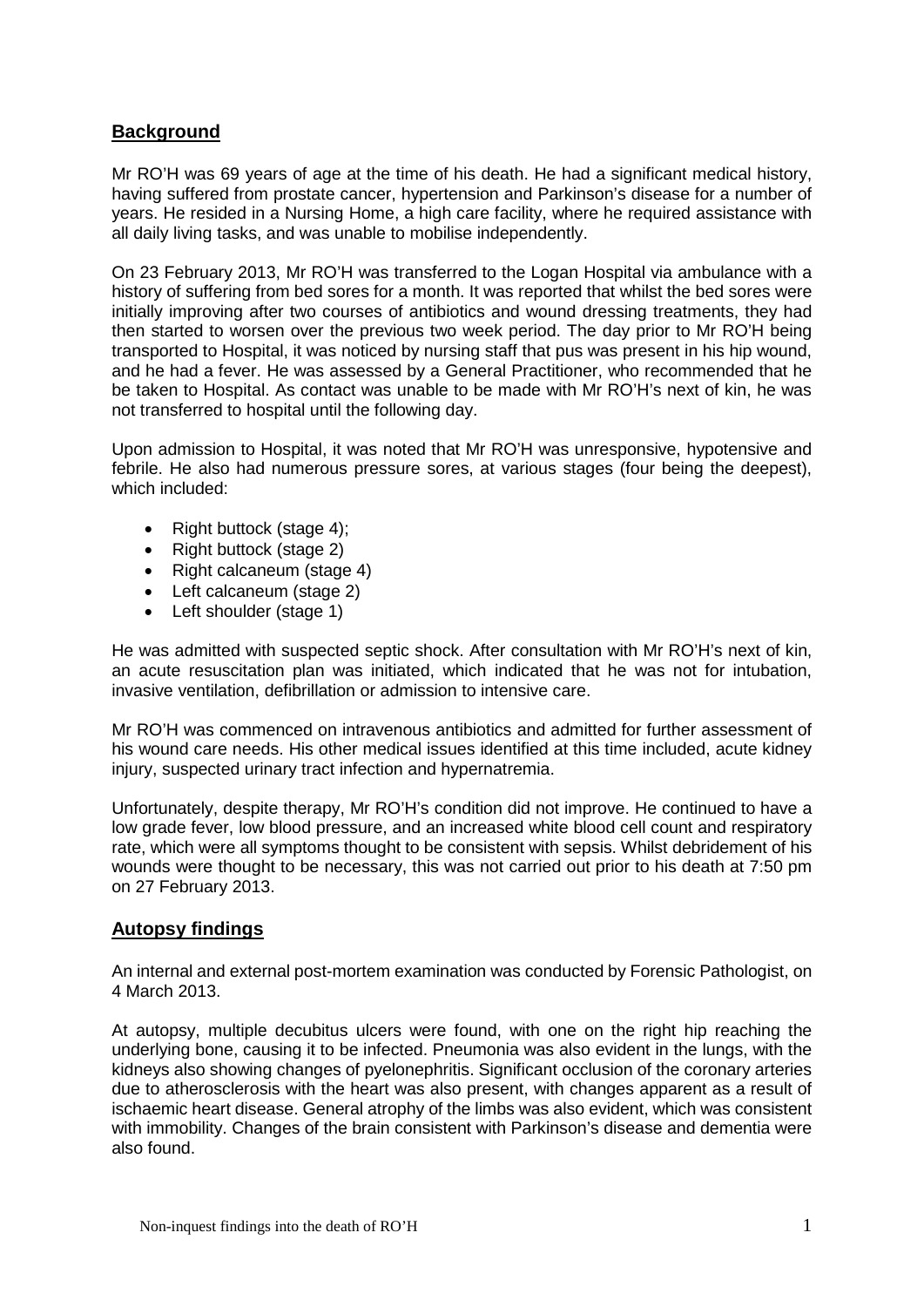The cause of death was found to be septic shock, due to or as a consequence of, infected decubitus ulcers complicated by osteomyelitis.

#### **Overview of Nursing Home records**

Mr RO'H commenced his permanent residency at the Nursing Home on 24 August 2012.

Relevantly, the records from the Nursing Home, included the following notations:

- $\circ$  The electronic records suggest that Mr RO'H had a number of falls during his stay (2012-2013) and on a number of occasions was only found lying on the floor some hours later.
- o Pressure sores were first observed on Mr RO'H's heels in September 2012, which was 31 days after he had commenced residing at the Nursing Home.
- o Entries in October 2012, suggest that Mr RO'H was losing weight at a rapid speed.
- o Necrotic blood blisters were observed on Mr RO'H's heels in October 2012. These were said to have resolved by November 2012.
- o Pressure sores were observed on Mr RO'H's hip region in November 2012. The records note that he was to be repositioned every 2 hrs. There are no notations on the electronic records to confirm this regularly occurred.
- o In January 2013, further heel pressure sores were observed. The wound was noted to be necrotic on 6 February 2013.
- o Mr RO'H's wounds on his hip and heel were observed by Dr T, a General Practitioner on 8 February 2013. He was placed onto Dicloxacillin and wound dressing was to be undertaken. The wounds were noted to be oozing from the 10 February onwards. As of 15 February, the notes indicate that there was no change to the wounds despite anti-biotics and dressings. The wounds were still oozing with no change as of 18 February 2013. The anti-biotics were ceased as of 20 February and Flagyl was to be applied to the wounds indefinitely.
- o On 15 February 2013, it was noted that Mr RO'H had lost 5.7 kg in a week. On 16 February, his blood pressure was recorded as being 80/50. His oral intake was said to be very limited, as he only sipped fluid and would not open his mouth.
- o On 17 February 2013, Mr RO'H's temperature was recorded as being 38.7 degrees.
- o Dr T reviewed Mr RO'H's wounds on 22 February 2013, and suggested that he be sent to Hospital with next of kin approval. Contact was only able to made with his next of kin on 23 February.
- o Handwritten notes in the records suggest that the wounds were only being dressed every 2 days from 28 January 2013 onwards.
- o There is a notation on the electronic records as of 22 February which indicates that an infection of the hip pressure sore was first identified on this date. That's clearly inaccurate given the previous notations. A handwritten record suggests that the hip sore was first identified in January 2013, and dressed every two days. Despite no change being noted in the wound, the same process of dressing was continued.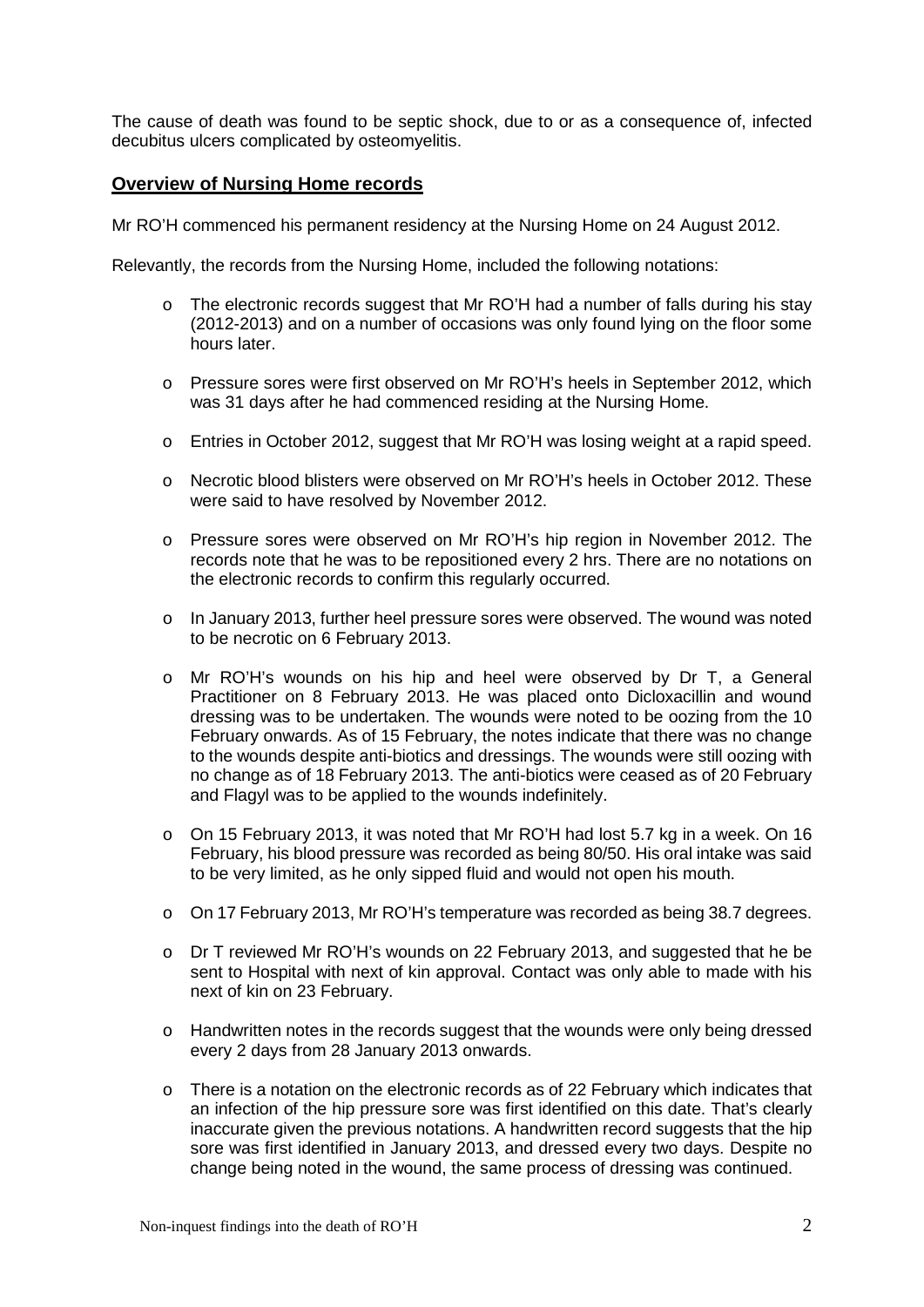It appears that, despite Mr RO'H's dramatic weight loss, his raised temperature and the wounds present, he was only being reviewed by Dr T on a weekly/fortnightly basis. There are no notations in the records to suggest that Dr T was notified of Mr RO'H's deterioration on 16 February 2013.

## **Clinical Forensic Medical Unit review**

A Forensic Medical Officer was asked to conduct a review of the matter and provide advice as to the adequacy of the care and treatment provided to Mr RO'H by the Nursing Home.

At the time of preparing her report in October 2013, the FMO did not have access to the complete original nursing home records due to delays by the Nursing Home in providing these records. Based upon the notes available, the FMO observed that the records were clearly incomplete and appeared to be a combination of handwritten and electronic notes. She stated that *'there appears to be a general paucity of the nursing notes, particularly given the number and severity of the bedsores Mr RO'H had at the time of admission to hospital'.* The FMO also noted that some of the entries in what appear to be an electronic medical record indicate that it is possible, at a later date, to change the date on which the pressure sore was first noted. Having considered the material available, the FMO expressed concern in relation to the following issues:

- The nursing care provided to Mr RO'H whilst he resided at the Nursing Home, in particular, the care of his pressure areas and bedsores.
- The assessment of Mr RO'H's dietary requirements whilst he resided at the Nursing Home.
- The meals provided to Mr RO'H at the Nursing Home.
- The assistance with eating and drinking provided to Mr RO'H at the Nursing Home.
- The delay in transferring Mr RO'H to the Hospital from the Nursing Home once he became septic.

## **Expert opinion, Nurse Kerrie Coleman**

An expert report was subsequently provided by Nurse Practitioner for Complex Wound Management at the Royal Brisbane and Women's Hospital, Ms Kerrie Coleman. Ms Coleman was asked to consider the sufficiency of the care and treatment provided to Mr RO'H, particularly in relation to the care of pressure areas and sores at the Nursing Home.

Having reviewed all of the relevant records provided, Ms Coleman raised the following concerns:

#### *(i) Risk assessments*

Ms Coleman notes that according to the Pan Pacific Clinical Practice Guideline for the Prevention and Management of Pressure Injury, Australian Wound Management Association (AWMA 2012) risk assessments should be conducted as soon as possible following a patient's admission to a nursing facility, and are to be repeated whenever there is a change in the patient's condition.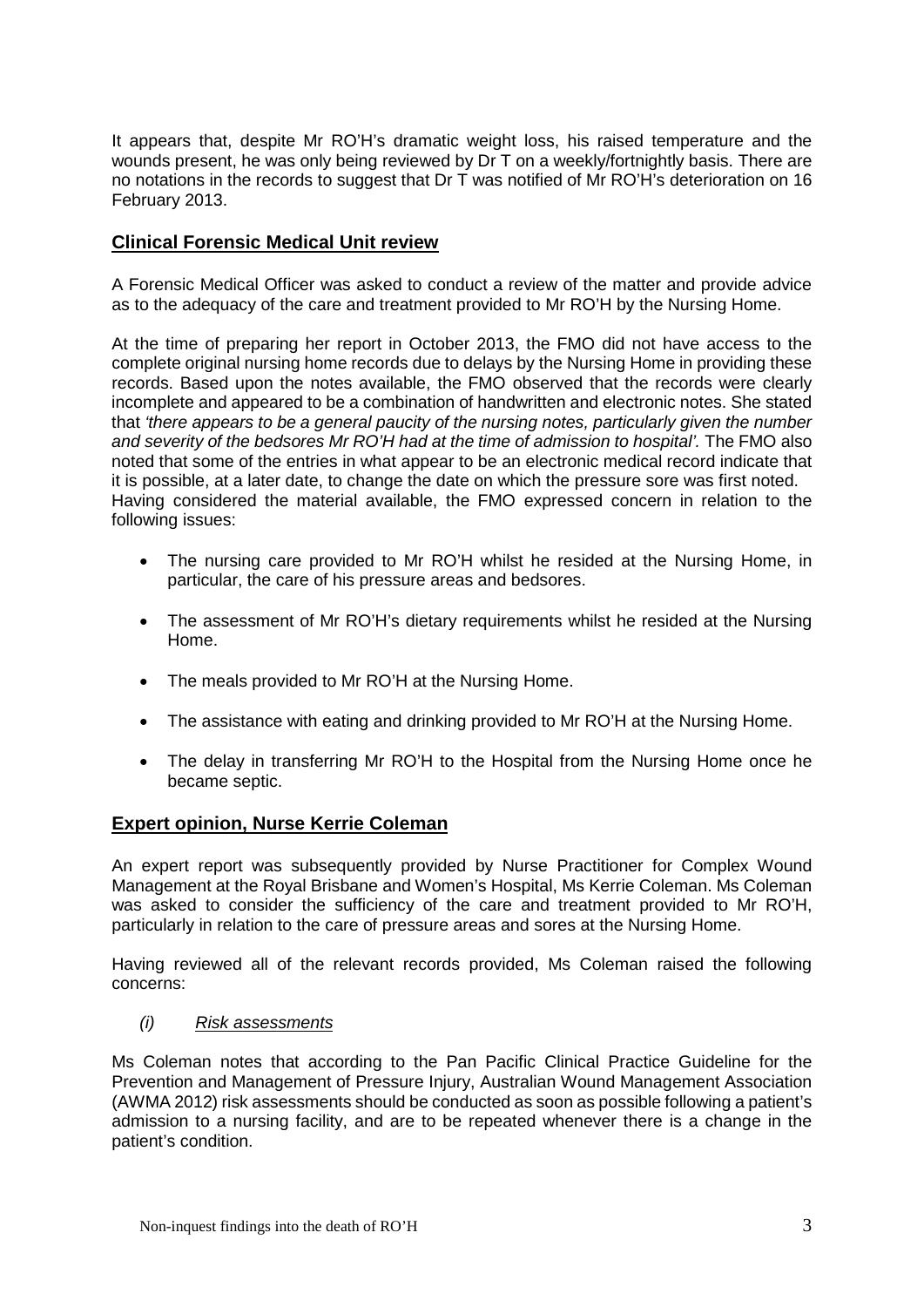The initial document outlining Pressure Injury Prevention monitoring for Mr RO'H was completed by the Nursing Home on 14 December 2012, some 112 days after he had been admitted. The official 'Skin Assessment – Pressure Ulcer Risk Form' was not completed until 19 January 2013, some 148 days after his admission.

Ms Coleman notes that there was limited documentation available outlining the assessment of Mr RO'H's risk of developing a pressure ulcer and the development of any individualised care plan for pressure ulcer prevention and management. Whilst the records did demonstrate that staff had identified a skin breakdown and implemented a treatment plan for Mr RO'H, the document was not extensive or descriptive in nature. There were also significant discrepancies between the different documentation generated describing Mr RO'H's condition, for example the Skin Assessment Form (19/01/13) described Mr RO'H as ambulant with help for activity and slightly limited in his mobility, whereas the care summary (completed 3 days earlier) stated that he could not mobilise and needed two staff members to assist with transfers.

Ms Coleman notes that the records clearly indicate that Mr RO'H developed pressure injuries on his heels 31 days after his admission, and then 63 days later on his hips. Whilst earlier risk assessments may have occurred, there is no documentation in the records supplied, which would support such an assertion. As such, if an earlier assessment was not carried out, the Nursing Home has failed to assess and put in place a Pressure Injury Prevention Plan for Mr RO'H within an acceptable period, as is defined in the AWMA 2012 guidelines. Further, it does not appear that there was regular, ongoing evaluation undertaken by the Nursing Home of the interventions carried out.

## (ii) *Wound management*

Ms Coleman notes that the wound management forms for Mr RO'H were consistently not completed, including a lack of a full description of the wound. This was particularly evident given the findings by the Hospital upon admission, and the Forensic Pathologist following the post-mortem examination.

Ms Coleman expresses the view that this discrepancy in the descriptive nature of the Nursing Home documentation indicates that education is required for all nursing staff on the basics of wound healing, pressure injuries, and the importance of accurate documentation.

Ms Coleman notes that there is a wide variation in choices of treatments for pressure injuries amongst clinicians. However, the choice should be based on a comprehensive assessment of the patient, their wound and their healing environment, in accordance with the AWMA guidelines.

In Mr RO'H's case, the dressing initially used for the wound was reasonable, in Ms Coleman's view, with the infection having been diagnosed appropriately. However, a swab of the wound may have been useful to confirm that the bacteria involved were susceptible to antibiotics, in addition to the use of anti-microbial dressings.

## (iii) *Documentation*

The documentation maintained by the Nursing Home did not meet the minimum standards as required by the Aged Care Standards and Accreditation Agency. Ms Coleman identified significant gaps in Mr RO'H's documentation spanning from his admission until after identification of the first pressure injury.

#### (iv) *Assessment of dietary requirements*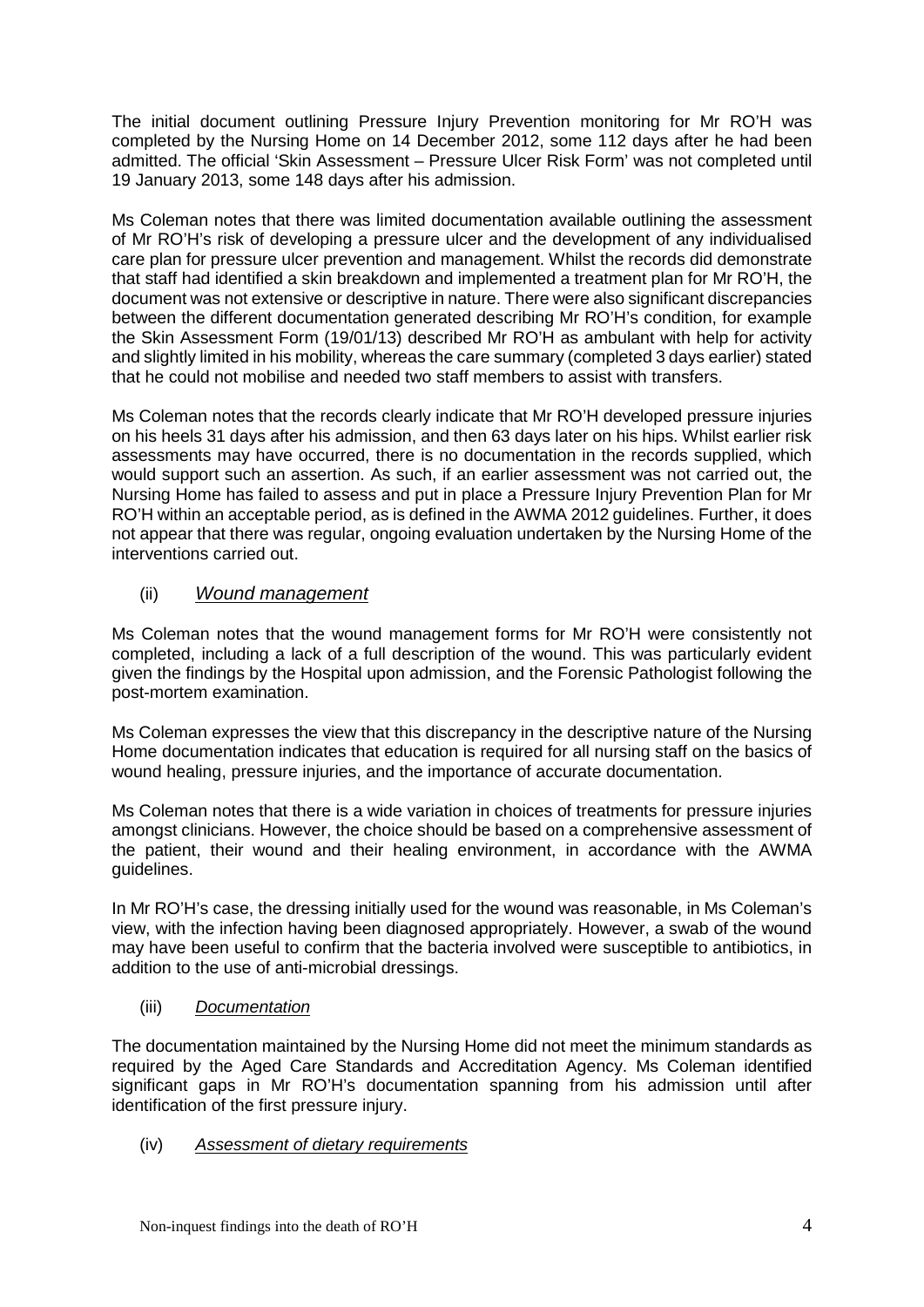Ms Coleman notes that whilst there was documentation as to Mr RO'H's ongoing nutritional intake and lack of appetite, there was no identification of the possible correlation between his malnutrition and pressure ulcer formation. It is noted that there is a positive correlation between malnutrition and pressure ulcer incidence and severity.

Furthermore, there was no documentation in the records, which suggested that the Nursing Home had made any referrals to outside agencies or internal allied health, such as a dietician to handle his identified weight loss. Ms Coleman is of the view that given Mr RO'H's ongoing difficulties with eating and weight loss, he required an in-depth nutritional assessment, using a recognised tool, as well as a review by a dietician.

## (v) *Transfer to Hospital*

Having considered the available Nursing Records, Ms Coleman notes that there was documentation outlining Mr RO'H's deteriorating condition, however, no specific escalation of his decline. Prior to his admission to Hospital, a General Practitioner was reviewing him weekly, however, there was no recognition by staff as to the significance of his deteriorating condition.

On 16 February, Mr RO'H's observations indicated symptoms suggestive of severe sepsis and dehydration, including a high temperature, a high respiratory rate and that he was hypotensive. It does not appear from the records that the General Practitioner was notified of these changes to Mr RO'H's condition.

It was not until the scheduled General Practitioner visit some six days later that a decision was made to transfer Mr RO'H to Hospital for definitive treatment. A further delay of 24 hours was then experienced, as the Nursing Home could not contact his partner. Ms Coleman notes that there was no documentation on file suggesting that an Advanced Care Plan was in place, which required the Nursing Home to contact Mr RO'H's next of kin before he was transferred to Hospital.

In Ms Coleman's opinion, nursing staff should have contacted the General Practitioner and Mr RO'H's next of kin on 16 February to arrange for his immediate transfer to Hospital for review of his condition. Whilst a delay of six days is significant, Ms Coleman notes that there is no evidence to suggest that had Mr RO'H been transported to Hospital earlier that he would have survived.

## (vi) *Sufficiency of policies and procedures*

Ms Coleman notes that the current policies of the Nursing Home, as provided with the records supplied, appear to be of a generic nature and do not adequately guide staff as to what action to take when a wound or pressure ulcer occurs or deteriorates. Critically, the following areas are not canvased in the policies:

- Incident management;
- When to undertake risk assessment and skin assessment;
- The type of documentation required by their facility; and
- The reporting process when pressure injuries occur or deteriorate.

Ms Coleman suggests that the update of these policies need to include a stipulated course of action for staff, as well as an organisational incident reporting process, which will assist to ensure appropriate steps are taken in similar circumstances in the future.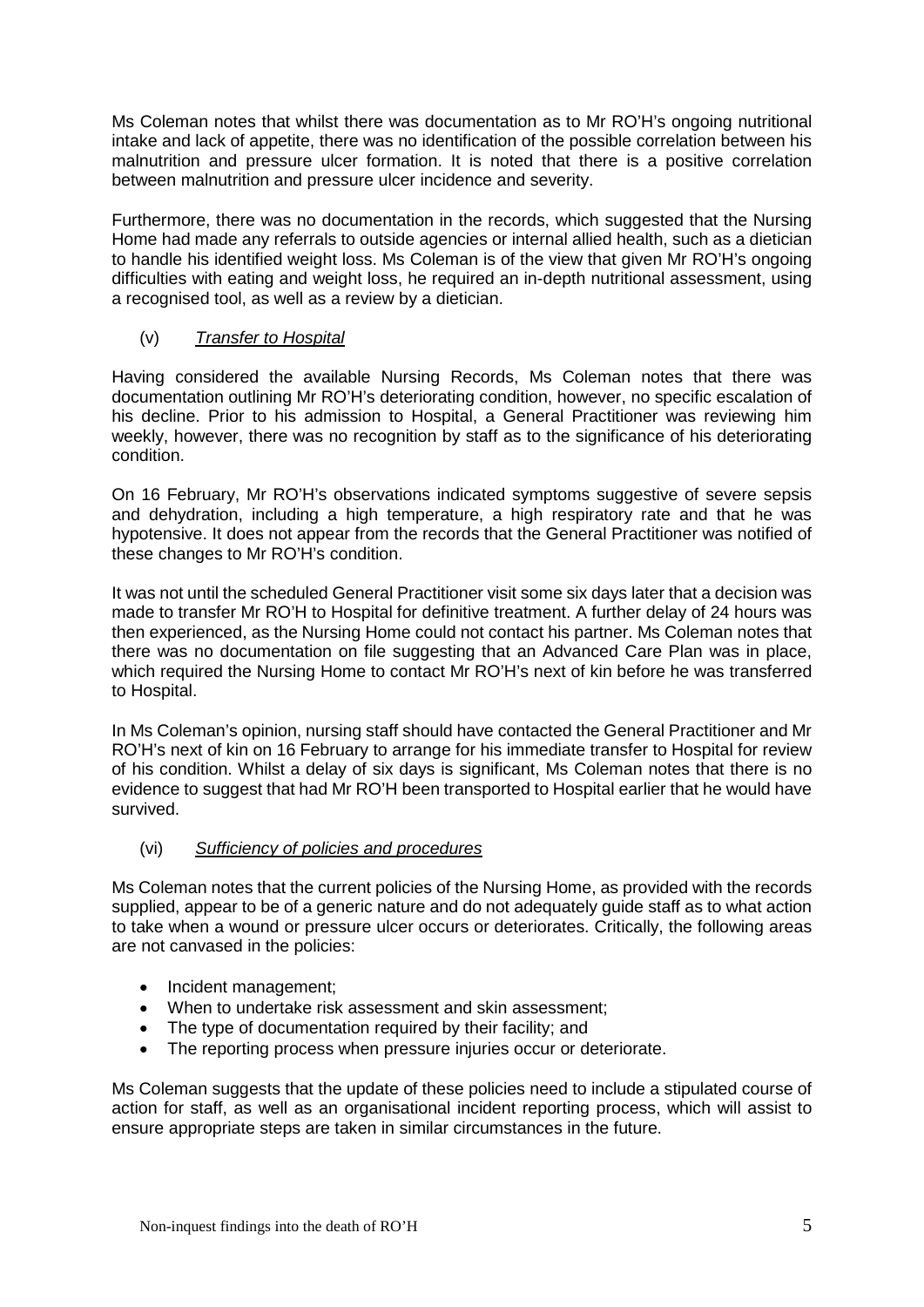#### *Conclusions*

In summary, Ms Coleman made the following findings:

- Mr RO'H developed pressure injuries within 31 days of being admitted to the Nursing Home.
- Within another 63 days, two more pressure injuries were identified.
- No record of initial risk assessment and appropriate risk management plan being put in place to prevent these pressure ulcers.
- The risk assessment document supplied was 148 days after admission. This is not to standard.
- No indication that Mr RO'H's co-morbidities (i.e. lower leg vascular status, malnutrition, inability to be repositioned) lent him to more prone to developing pressure injuries, or be in a state of 'skin failure' and have this recognised and notified to all parties involved.

Accordingly, Ms Coleman is of the view that the pressure injuries may have been prevented if the Nursing Home had followed evidenced based guidelines and instituted initial risk assessment and regular re-assessment of risk and prevention plans.

Ms Coleman also noted that as of October 2013, the Nursing Home had employed a Clinical Team leader to provide clinical oversight and leadership to the home, which will hopefully improve the risk management processes in place.

## **Referral to the Office of Aged Care Quality and Compliance**

Given the seriousness of Mr RO'H's condition upon admission to Hospital, and the concerns raised by the FMO, a referral was made to the Office of Aged Care Quality and Compliance (OACQC) for consideration as to the adequacy of the care provided to Mr RO'H.

Following this referral, OACQC commenced working with the Nursing Home to address the shortcomings identified. A number of significant changes have been made since Mr RO'H's death, including:

- Transition to a fully electronic records system, which includes the uploading of all wound treatment charts.
- A Clinical Team Leader (RN) has been appointed, who has responsibility for, not only, the management of clinical issues in the facility, but also for the management and assessment of wound care, staff education and assessment.
- A Wounds Management Team has been established, which meets every two weeks to discuss wounds, wound management strategies and staff education on wound care.
- A new pressure area audit tool, which audits the complete care being provided to residents has also been introduced. The tool reviews an individual patient's risk of pressure ulcers, what wounds are present, what pressure relieving equipment and aids are used, what the repositioning, moving and handling requirements are, whether an occupational therapist or physiotherapy assessment has been conducted and what resources, training and education are available in the management of pressure ulcers.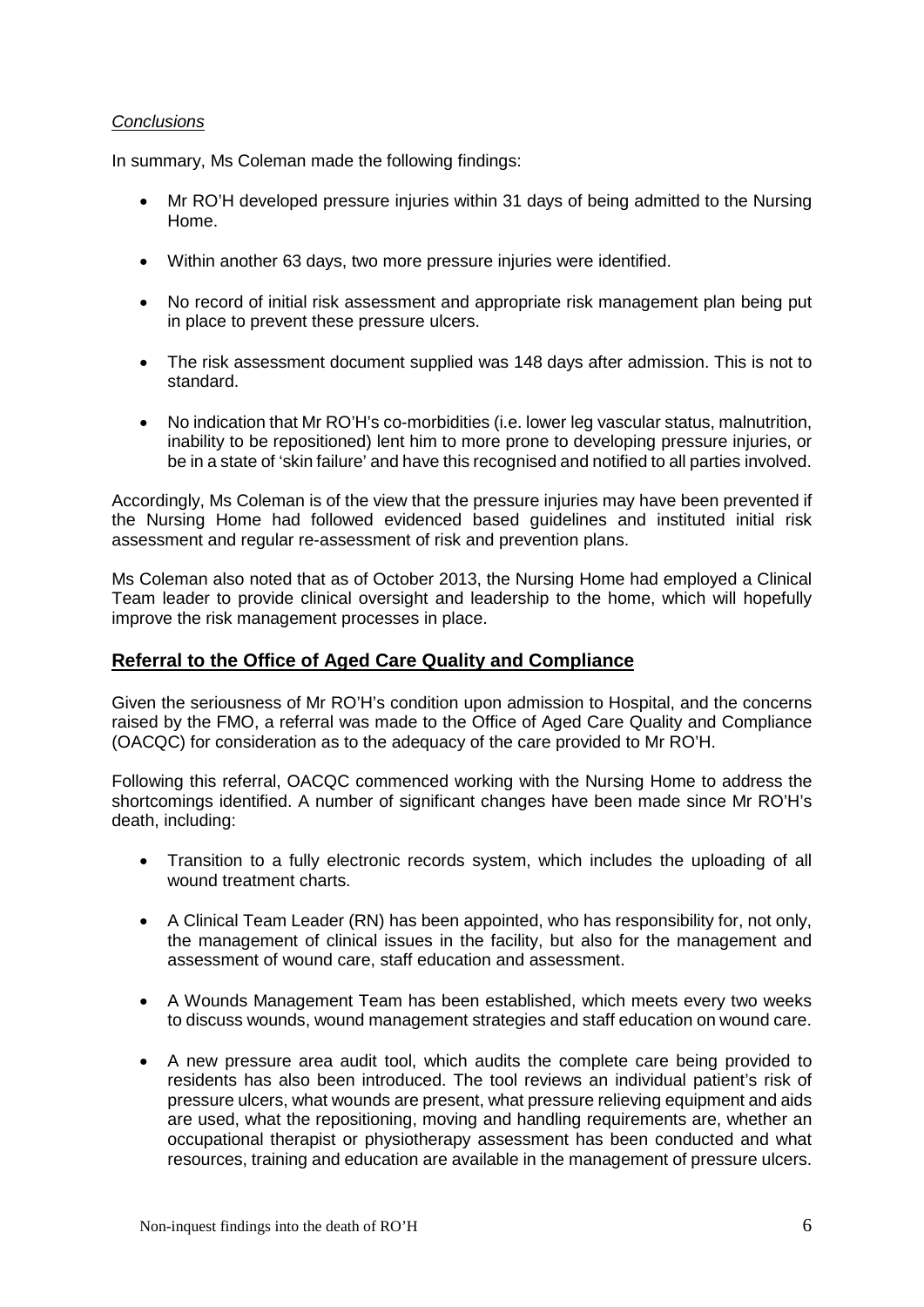This tool is completed upon a patient's admission to the Nursing Home, and then every three months in line with a review of residents care plans or sooner if required.

- Additional education is also being provided internally to staff with regards to wound care/management, nutrition and the importance of maintaining proper and detailed records.
- External training opportunities have also been sourced in wound care and management.
- Fortnightly nutrition meetings are held to discuss resident's weight and dietary requirements.
- The transfer policy for residents to Hospital has also been updated by the Nursing Home to stipulate that *'a resident must be transferred to hospital for assessment/review under the following conditions…Sudden or unexplained deterioration of condition…The residents GP and next of kin should be notified immediately. In the event that the Registered Nurse is unable to contact the residents' next of kin, they should still send the resident to hospital unless written instructions are on file stating that the resident does not want to be sent to hospital for medical intervention'.*

Given the measures implemented by the Nursing Home, OACQC have indicated that they are satisfied that the concerns raised have been sufficiently addressed.

It should be noted that records cited by the OACQC provided by the Nursing Home seem to be more extensive, and include assessments not detailed in the records provided for the purpose of the coronial investigation.

## **Conclusion**

Mr RO'H was 69 years of age when he died on 27 February 2013, as a result of septic shock caused by decubitus ulcers. I accept that Mr RO'H suffered from a number of co-morbidities, for which he required assistance with daily living tasks as a high care needs resident of the Nursing Home.

The condition Mr RO'H was in when he was admitted to the Hospital was clearly quite dire, suffering from numerous pressure sores and ulcers, two of which were of a significant depth. Records indicate that his condition had clearly begun to deteriorate on 16 February, however, he was not admitted to Hospital for a further six days. Unfortunately, despite significant efforts by the Logan Hospital, Mr RO'H condition did not improve.

I share the concerns raised by the FMO and Ms Coleman in relation to the evident shortcomings in the care provided by the Nursing Home to Mr RO'H. A lack of adherence to evidenced based guidelines and regular risk assessment and prevention plans, clearly led to poor treatment and management of Mr RO'H's bedsores. The paucity of the patient records held by the Nursing Home in relation to Mr RO'H were also of significant concern, and would have undoubtedly made effective management of his condition very difficult.

Since Mr RO'H's death, the Nursing Home have worked with OACQC to rectify the inadequacies identified in relation to the care provided. I accept that a number of significant changes have since been made to address the these shortcomings, most notably the appointment of a Clinical Team Leader, who has responsibility for managing clinical issues within the facility, including an assessment of wound care, and the introduction of further risk